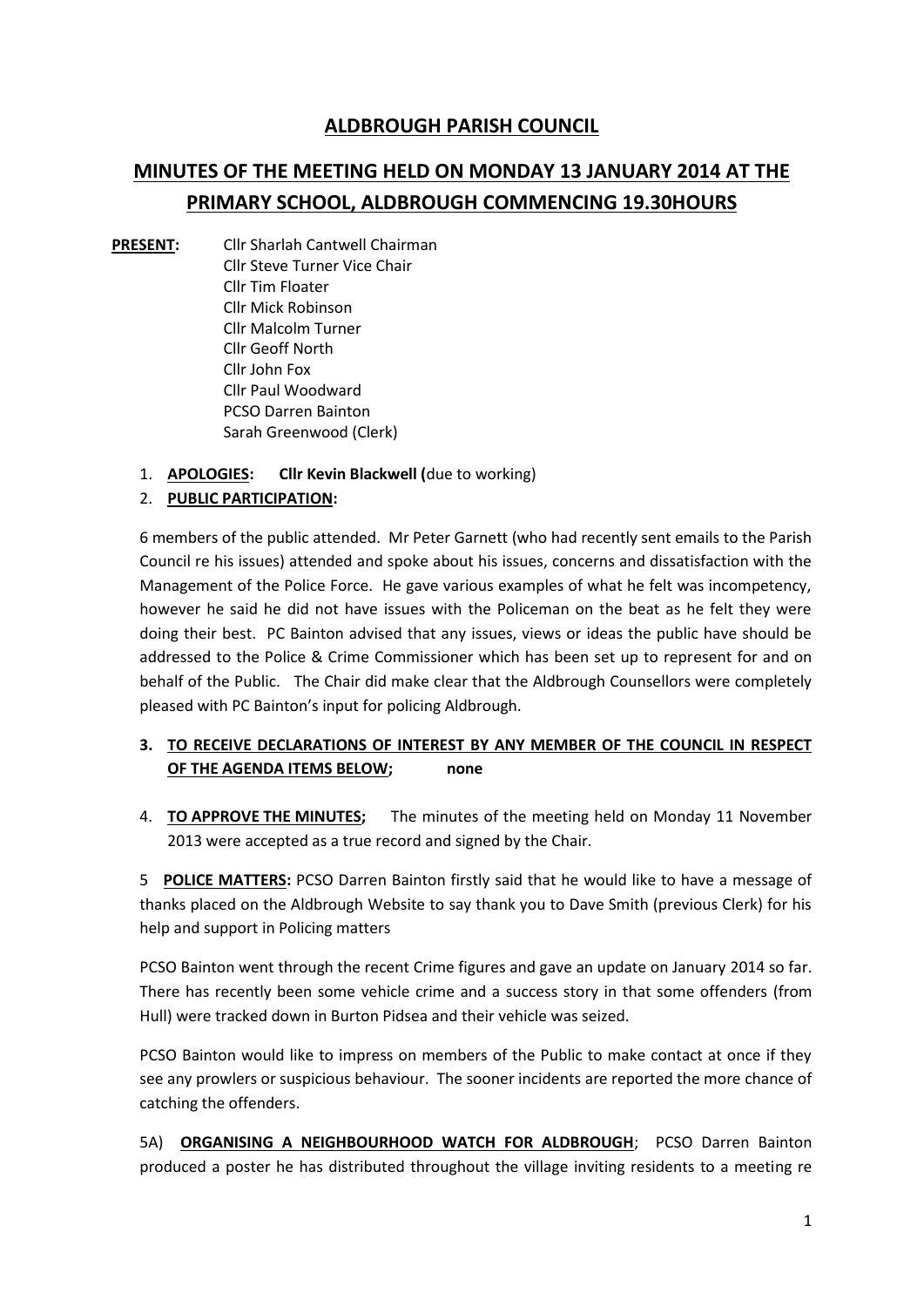organising a Neighbourhood Watch Group. The meeting is to be held this Thursday at 1pm at the Wentworth Community Centre, however, if people interested cannot make this they are welcome to contact PC Darren Bainton or email Julie.llewellyn@eastriding.gcsx.gov.uk

He gave an example of a village that have set up a Neighbourhood Watch group and they have produced a 'Welcome Pack' for new residents in which local business have advertised, useful contacts and numbers are enclosed and events/organisations etc are listed in the pack. This was very interesting to the Committee.

- **6 CLG GAS SITE MEETINGS;** Cllr Tim Floater reported that from 20 January there will be some excess lighting (during the night) as work is being done. The storage build is now finished. Some excessive noise was reported on 26/12/2013 and again on 2/01/2014, this to be investigated. The CLG meetings are to be extended from every 6 weeks to around every 8 weeks.
- 7 **CLERK'S EQUIPMENT;** Cllr Blackwell has purchased in the January Sales from Curry's a new good speck computer with software and other useful equipment for the Clerk's usage. This will be installed this month.
- **8 WEBSITE UPDATE;** Cllr Blackwell has at present taken over the Website and is spending time becoming familiar with it's use and ask that people be patient in the interim. The Committee agreed that a thank you to the previous Clerk, Dave Smith, should be placed on the site for his hard work in initially setting it up.

#### **9 PLAYGROUND INSPECTION REPORT:**

Cllr Mick Robinson has the 18 page inspection report (and is going to keep it) for the playground. Most of the items noted are 'niggly' little items that will be quite easy to rectify. His main concern is the molehills that keep appearing and he has contacted ERYCC dept to get expert help in getting rid of the moles.

The gateway entrance needs some attention ie a concrete base was suggested. The Bench that has been donated by Lifestyle needs to be placed on either pavers or a concrete base. **TO RESOLVE; Cllr Tim Floater said he had some pavers that he would very kindly donate to mount the bench on.**

- **10 THE SETTING OF THE PRECEPT FOR THE COMING YEAR;** The application pack was produced and it was decided by the Committee to apply for the same amount as the previous year which is £10,000. The form was signed by the Chair. **TO RESOLVE; Clerk to sign and post tomorrow (done and sent in the post that evening)**
- **11** PLANNING APPLICATIONS: 293 Seaside Road planning application for erection of a dwelling with detached garage. Cllr John Fox said they needed to view the plans. **TO RESOLVE; Form returned asking to view the plans**
- **12** TO PRESENT MONTHLY ACCOUNTS UP TO END OF DECEMBER 2013: Chair read out the accounts balances and all were in agreeance with the figures and the Chair signed the form.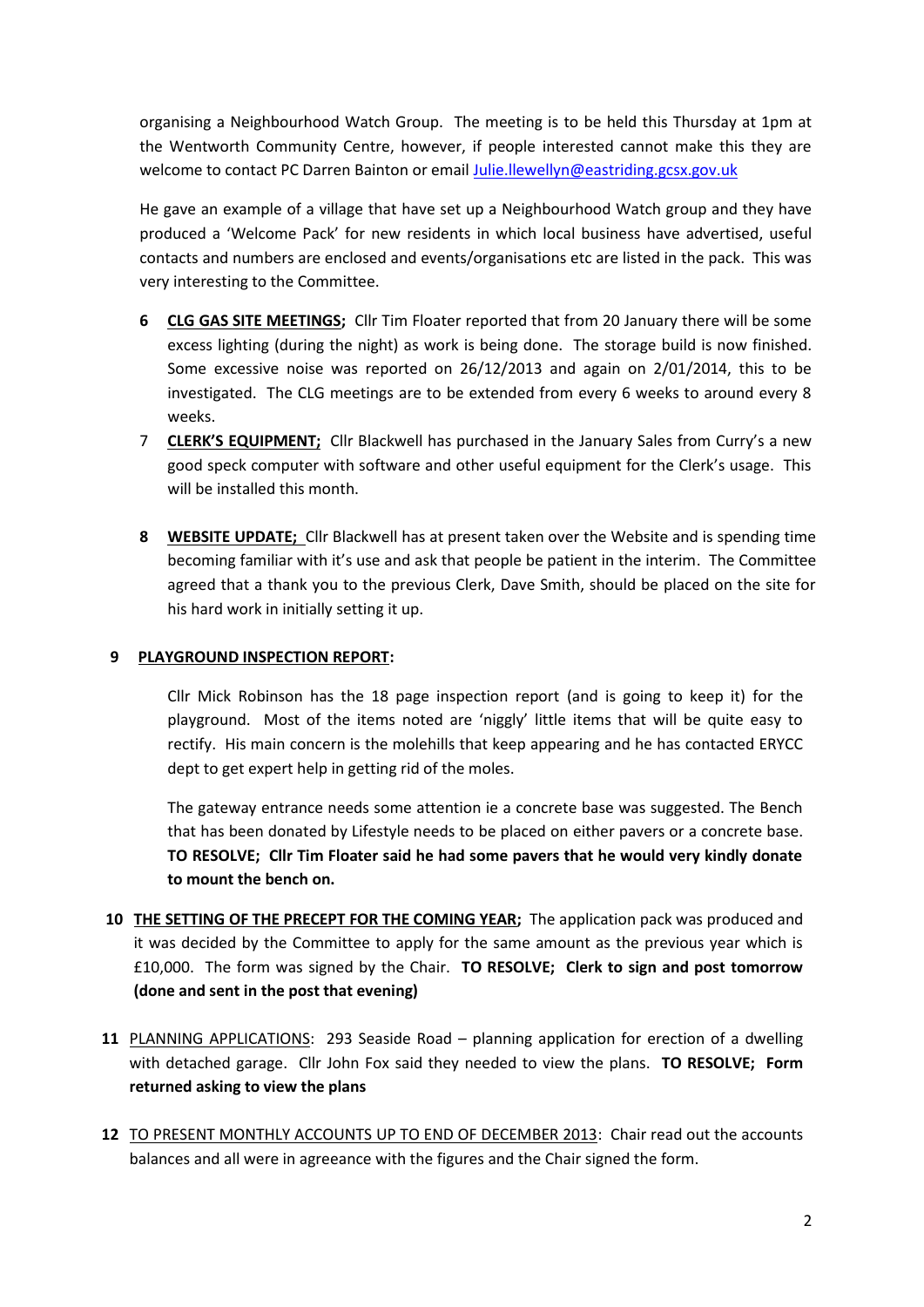**13 PLANTERS;** The request for Parishioners to take over the tending of the 3 Planters has been kindly taken up the W.I who will tend Hornsea Road, Susan Snowden who will tend Hull Road and the Chair's daughter will tend the Garton Road planter. Many thanks and much appreciation was given. A donation of £100 each Spring has been very generously offered by the Aldbrough Campsite and so it was decided that £35 will be offered for each planter to reimburse for purchases of bulbs, flowers, fertilizer etc. Cllr Steve Turner very kindly offered to donate compost for each container and people tending the planters to contact Steve to ask for his help in this matter.

It was also agreed that there will be a prize (a Shield) for the best planter to be judged during the Annual Village Show.

## 14 **ALLOTMENTS**:

Cllr Tim Floater stated that 3 allotment holders have resigned and that there is a waiting list of 6 and the first 3 on the list will be offered a plot. The Counsellors wish to remind the plot holders it is their responsibility to keep their portion of the hedges trimmed annually. The plots backing onto the cemetery to cut the allotment side of the hedge, the top will be cut by the Cemetery Contractors. The plots bordering the grass field to the North- to keep the hedge to a height of approx 1.3mtrs and to also trim both sides. The Councellors will check the hedges towards the end of February.

Also a discussion took place regarding fixtures and fittings on plots and it was decided that any paths laid shall remain in place when the plot is vacated. Also any sheds , fences etc that were on the plot previously must also remain. Any shed or greenhouse erected by the vacating tenant may be removed by them if so desired. **TO RESOLVE; Clerk to write to allotment holders asking for yearly subs and also mention about cutting back own area of hedge. And to let the next 3 on the waiting list know they have been allocated a plot**

#### 15 **CORRESPONDENCE**

- a) Withernwick Community Wind Farm Fund is now available to apply for a grant. However Cllr John Fox stated that applications need to be very carefully drawn up but help is always at hand via Karen Wood, Rural Communities Officer, who will help applicants with the process. Chair said this could be something to think about preparing in readiness for the next time there is a Fund available.
- b) Re email from resident (Mr David Walker) regarding the lack of street lighting at Elm Grove/Queensmede. He has contacted the ERYCC as was suggested to him and the ERYCC have simply stated they have no funding and to re-refer back to Aldbrough Parish Council. **TO RESOLVE; Clerk to contact ERYCC and enquire as to when they will have funding available for Street Lighting.**
- c) Recieved an email from Liz Boddy re having a Christmas tree positioned nr the War Memorial. The Committee agreed that this is not possible as there is no mains connection there, however, there will always be a Christmas tree near the Church.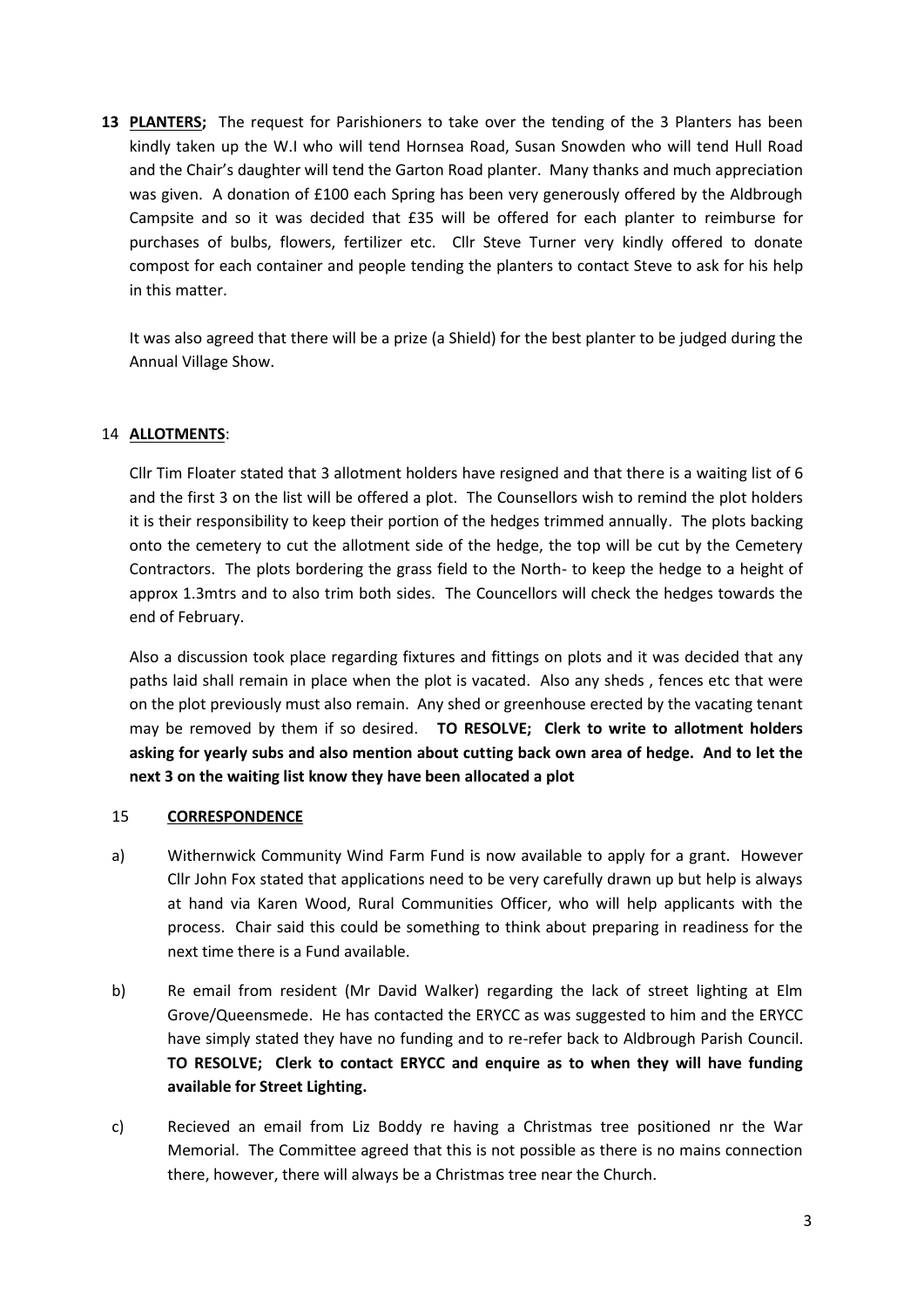- d) Cllr Mick Robinson told the Committee that they had been successful in applying for the Severe Weather and Litter Grant to purchase Salt bins and litter bins. Grant offered £1031.00
- e) Rathlin Energy wrote on 11 December 2013 to update on their testing programmes and exploratory drillings. Cllr Geoff North stated that he was in communications with Rathlin on a regular basis and there will be more tests going ahead in the Spring but only on an exploratory level.
- f) Letter received from Aldbrough Leisure Park dated 6.11.2013 very kindly offering a donation of £100 per Springtime towards the upkeep of the Planters. **TO RESOLVE; Clerk to write and thank them once again for this kind donation.**
- g) Letter from St Bartholomew's Church dated 20/12/2013. Payment has been made from the Council accounts towards the Church's electricity bill of £150 and also the Chair stated that Trevor Moore is to be paid £250 for the winding of the Church Clock **TO RESOLVE; Clerk to organise this payment**

## **ANY OTHER BUSINESS**

- Cllr Robinson said that the Bus Stop sign has still not been mended and neither has the Bus stop post at The Crescent, Seaside Road, which is loose TO RESOLVE; Clerk to once again contact the ER Bus Company
- Cllr Mick Robinson reported that he had made a successful application to the Withernwick Wind Farm on behalf of the Recreation Committee for funding to do multi-sporting activities at the Village Hall for school children on Monday and Tuesday evenings – these to re-start January2014.
- Aldbrough's Emergency Plan updating of it to go onto next months' agenda
- Playground Insurance renewal due during the summer TO RESOLVE; Cllr Mick Robinson to investigate insurance deals.
- Salt spreaders/Salting of iced pavements; Cllr Paul Woodward is to take on the organisation of this. He will be recording where the salt is administered. Volunteers are needed for this task and ease of access to the spreaders. It was suggested that the salt be kept fresh in bags within the salt bins otherwise it will become clogged and be impossible to spread. **TO RESOLVE; Cllr Paul Woodward to look into these matters.**
- The Bridge nr Londis Shop. An update is needed re this bridge. ERYCC were going to send an engineer to inspect the bridge to see what can be done but nothing has been reported up to now. TO RESOLVE; Clerk to chase this up with ERYCC
- The Chairman reported that the Poorfields Vouchers had been delivered yesterday (Sunday 12/1/2014) 79 in all were delivered. They have to be spent by 25 January 2014
- Chairman reported that the street light number 6 on Queensmead is out **TO RESOLVE; Clerk to let ERYCC street lighting dept know**
- Chairman reminded all at the meeting that this year was the Centenary of the  $1<sup>st</sup>$ World War and suggested that it should be commemorated in some way by placing